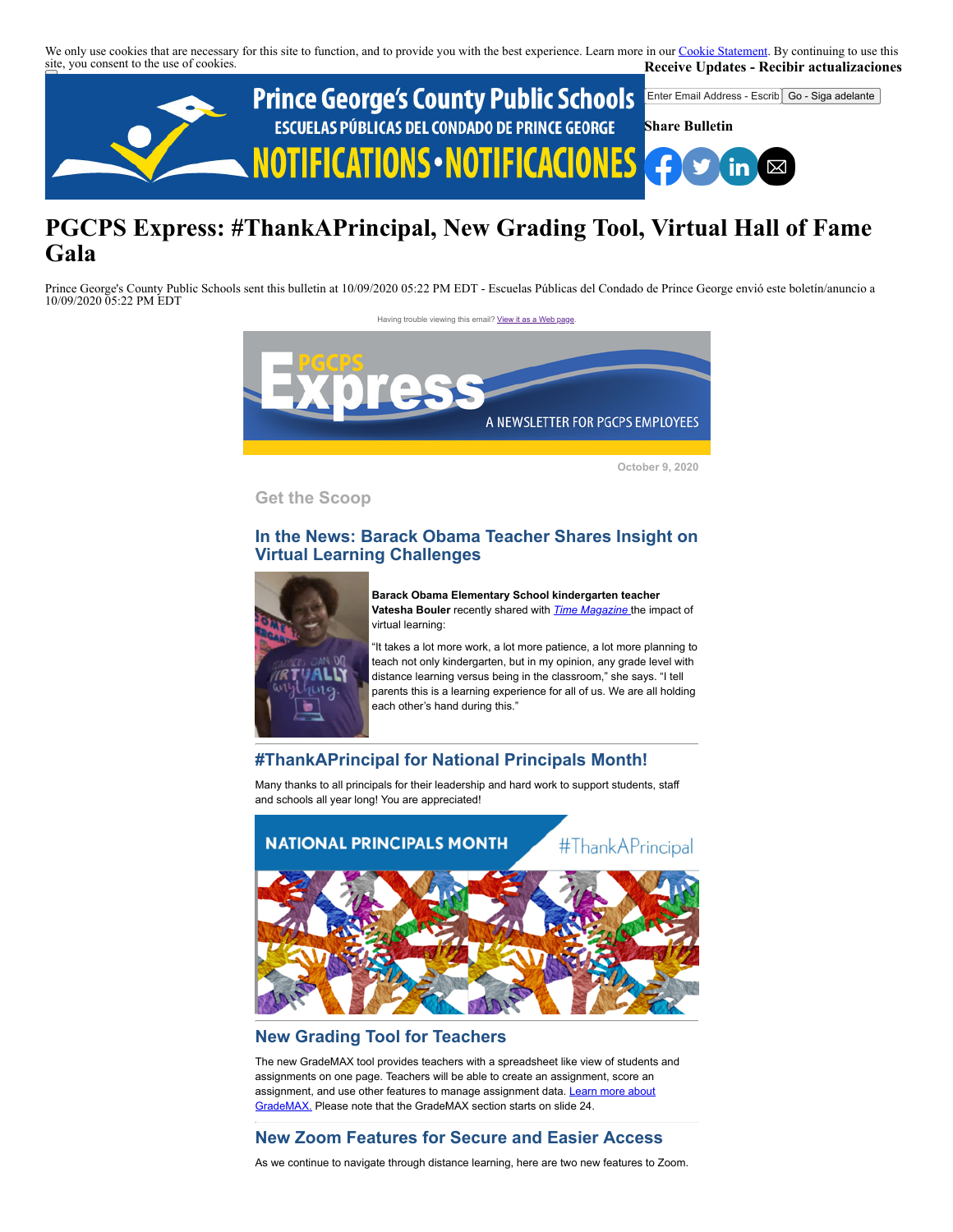

Zoom recently released a new option for authenticating users. This will make it much easier for participants to access and sign into meetings. As a reminder, all meetings with students must have authentication enabled.

Please note that all scheduled meetings must be updated by Sunday,

Oct. 18.

### **Dropped Hosts - Waiting Room**

When a host unexpectedly drops from a meeting, students will no longer be designated as hosts. Instead, after a brief delay, they will be moved to the waiting room until the host returns. This feature is automatically on for everyone.

### **In the Spotlight**

### **PGCPS Pride**



**Giuseppina Spillane, Individualized Education Program Chair at Surrattsville High School,** goes above and beyond for her students.

Parent Marian Williams applauds Spillane for working tirelessly to instruct and support students. "She would work several hours after the official end of the school day. She made herself available by Google Voice for quick messaging and emotional support for my daughter. She has made herself available to us during the summer and continues to do so. I am very grateful to her."

### **Looking for Distance Learning Pros!**

Do you have advice on making the most of the distance learning experience with students? Starting next week, we will highlight **distance learning stars** discussing or demonstrating your best practices for teachers and/or families on PGCPS social media for #TeacherTuesday. Videos should be no longer than one minute. Send submissions to communications@pgcps.org.

**Nominate a colleague** who makes you #PGCPSProud by sending their name, office/school, photo and a brief description (100 words or less) to [communications@pgcps.org](mailto:communications@pgcps.org). Submissions may be edited for length, clarity or grammar.

### **Benefits Services: Our Focus Is You**

### **#HealthyPGCPS: October Activities**

**Fall into good health!** Take advantage of a wellness webinar, an online weight loss challenge, or join the ["Walkober" social media challenge.](https://docs.google.com/forms/d/12igCxqDprOVu6MrWS0LwLa3q_rIPeisP06KBAM2qQaI/edit?ts=5f68b189&gxids=7628) All activities are available through the Benefits Office and hosted virtually. Classes are open to all employees.

Details are available on the **Employee Wellness Program** webpage. For more information, please contact [wellness.benefits@pgcps.org](mailto:wellness.benefits@pgcps.org).

### **Tax Sheltered Annuity (TSA) Program**

PGCPS employees have the opportunity to save for retirement by participating in both a 403(b) and or 457(b) plan.

### **Benefits of Saving:**

- You do not have to pay income tax on the allowable contributions until you begin making withdrawals from the plan (usually after your retirement).
- Investment gains in the plan are not taxed until distributed.
- Retirement assets can be carried from one employer to another in most states.

#### **How can I participate?**

Prior to contribution, you must open an account with a [participating investment provider.](https://offices.pgcps.org/benefits/tax-sheltered-annuity-tsa/) Then, complete a [salary reduction agreement form.](https://omni403b.com/SRA/Landing/4031275)

### **Open Enrollment 2021 is Happening Now!**

**Open enrollment for benefits** is open now through Thursday, October 22. This is your opportunity to review options and select the benefits that work best for you and your family.

Visit [www.pgcps.org/open](http://www.pgcps.org/open/) for the latest information.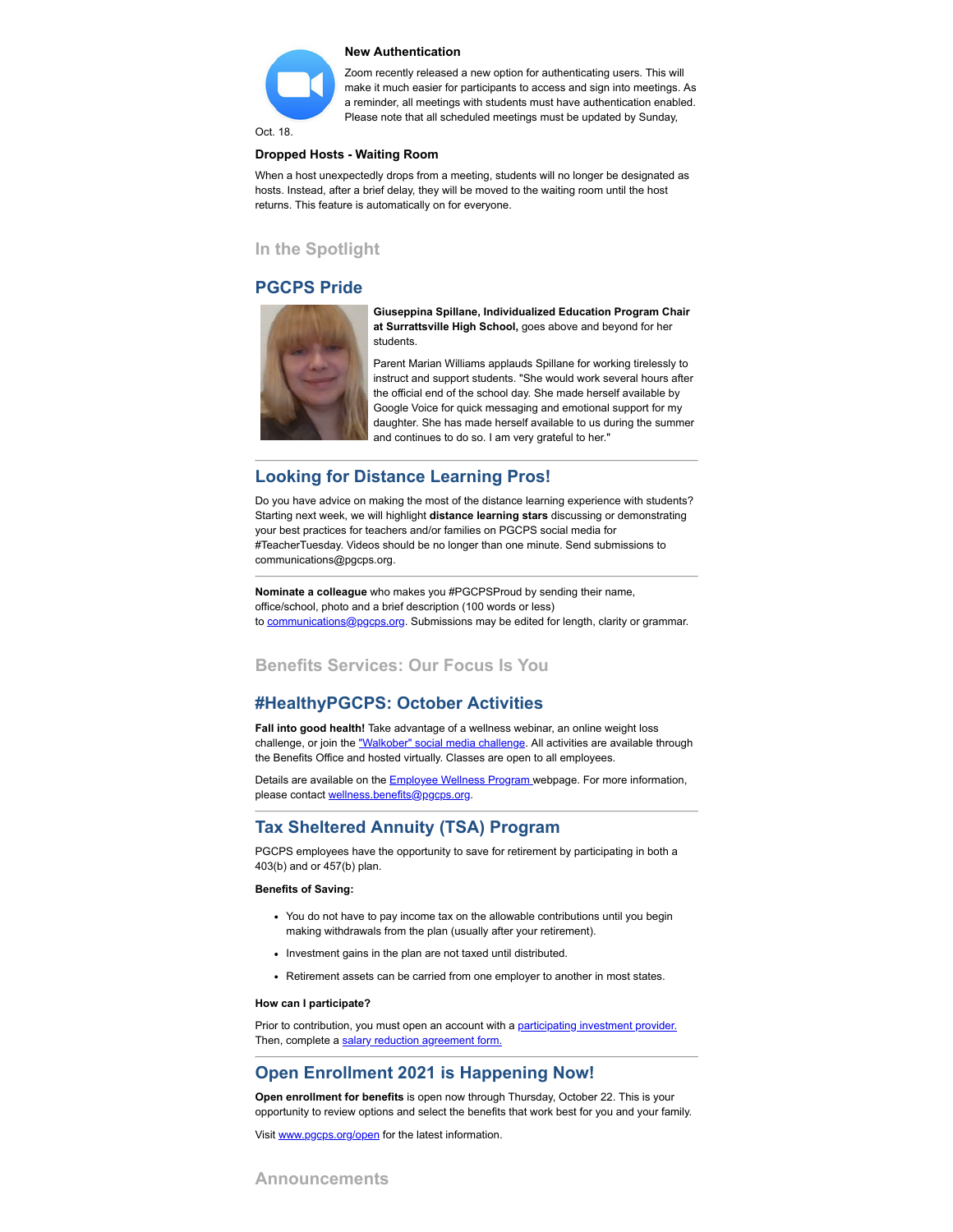### **Virtual PGCPS Hall of Fame Gala**



[The Excellence in Education Foundation will host a virtual Prince](https://offices.pgcps.org/2020gala/) George's County Public Schools Hall of Fame Gala on Friday, Nov. 6 on WJLA 24 Hour News at 7 p.m. The event will re-air on Sunday. Nov. 8 on ABC7 at noon.

The virtual gala will feature PGCPS alum, on-air personality and author Cayman Kelly. Inductees include Congressman Steny Hoyer and actor-comedian Martin Lawrence.





# **Mini-Grants Available for Schools**

The Maryland Retired School Personnel Association, through its MRSPA Fund, is offering six Mini-Grants to classroom teachers across Maryland. The grants may be used on special projects or activities that are not funded through the school system or Parent Teacher Organization. The deadline to apply is Sunday, Nov. 1. Winners will be notified by January. **Apply now!** 

### **October Commemorations**



PGCPS will celebrate the following commemorations in October:

**Bullying Prevention Awareness Month** – Wear orange (Oct. 21)

**Domestic Violence Awareness Month** – Wear purple (Oct. 22)

**Breast Cancer Awareness Month** – Wear pink (Oct. 23)

Share how your school or office marked these special occasions by sending photos to [communications@pgcps.org](mailto:communications@pgcps.org).

### **Professional Development: Oct. 16**

Schools will be closed for students on Friday, Oct. 16 for Professional Development.

### **ICYMI: In Case You Missed It**

### **Language Access & Parent-Teacher Conferences**

With parent-teacher conferences approaching, please make note of language access resources to support communication with parents who are not native speakers of English.

#### **PGCPS Interpreter Bank: Video language support on virtual platforms**

Professional interpreters are available [by request from schools](https://www.gofluently.com/PGCPS/Login.aspx?ReturnUrl=%2fPGCPS%2f) to support language access on virtual platforms on Parent-Teacher Conference Day (Monday, Oct. 12). Interpreters will be assigned to schools based on availability for a variety of conference structures, including grade-level teams, teacher clusters and designated language-specific Zoom rooms.

Please note that students, family members and other staff are not permitted to interpret for parent meetings, consistent with federal language access regulations.

### **Language Link: Third-party phone calls or audio bridge on virtual platforms**

Staff may also connect with a Language Link interpreter by phone for parent teacher conferences. Follow these [instructions for third-party phone calls](https://docs.google.com/document/d/1qDF-_P5TAS4WRGF_Xh160tdK-qvvICnO9IX7Xg3WClk/edit?usp=sharing) to be connected with an interpreter.

Language Link interpreting services can also be bridged to support language access via audio on virtual platforms, such as Zoom, Google Meet, and WebEx for parent teacher [conferences. Follow these instructions to connect audio interpreting services to a virtual](https://docs.google.com/document/d/1-F4k6MDtb_YyXfiOOyscal1T4CZZtPKI9uEL8reiE0o/edit?usp=sharing) platform via conference bridge.

**For more information, please contact the Office of Interpreting and Translation at interpreter@pgcps.org.**